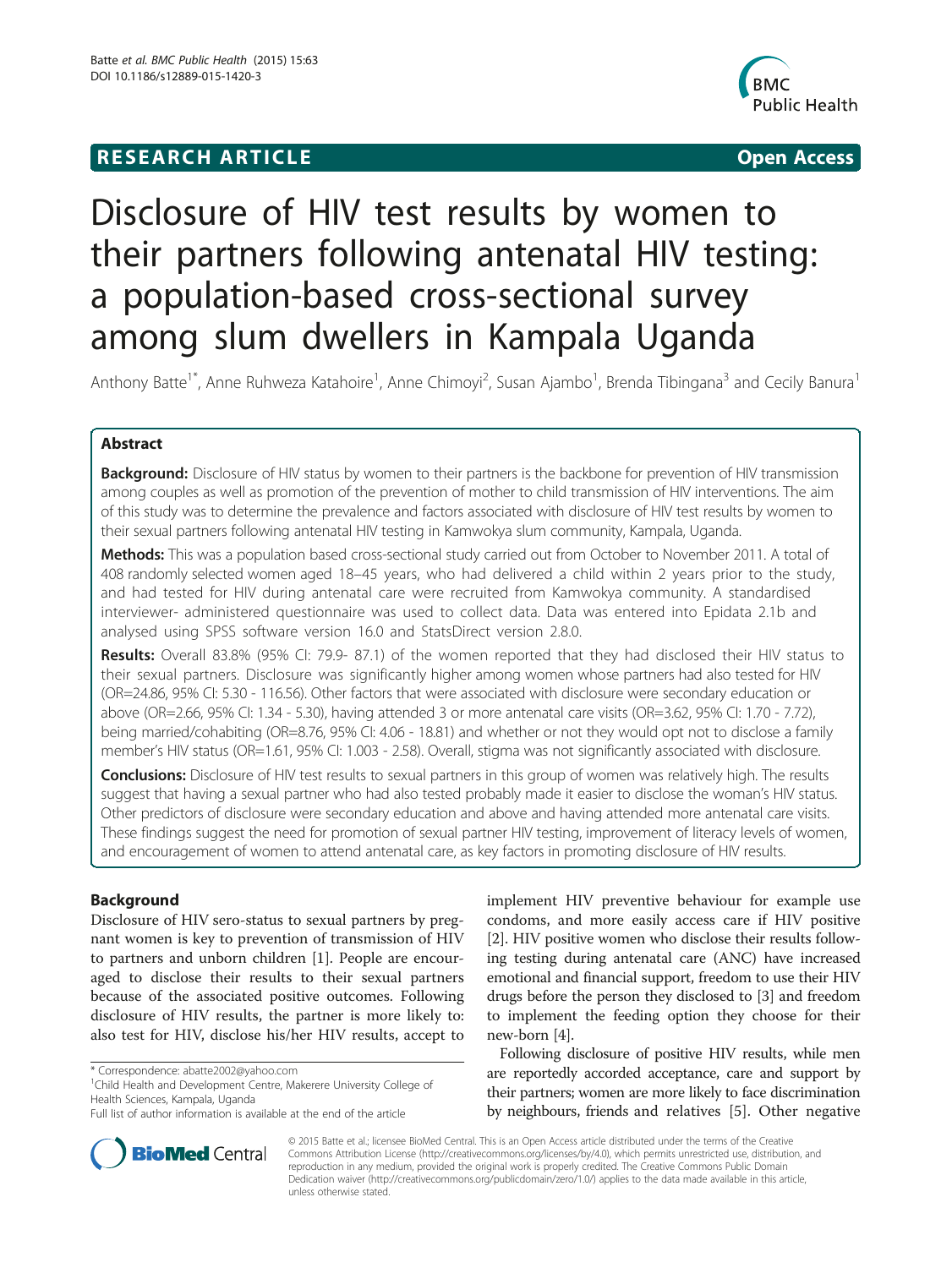outcomes that have been reported following disclosure of HIV results include: reduced social support [[6](#page-6-0)], blame for testing without partner's consent [[7\]](#page-6-0) and separation or divorce [\[8\]](#page-6-0). Regardless of whether women are HIV negative/ positive, one study found that disclosure of HIV results is associated with intimate partner violence [\[9\]](#page-6-0). Consequently, the observation of these negative outcomes, the discrimination following disclosure [\[10\]](#page-6-0), and the uncertainty of the partner's reaction, have been cited as some of the reasons that prevent women from disclosing their results to their partners [[11](#page-6-0)]. High stigma levels in a population have also been associated with non-disclosure of HIV results [[4,12,13\]](#page-6-0).

Over 60% of the urban population in Uganda lives in slums [[14\]](#page-6-0) and people living in African slums reportedly have HIV prevalence rates that are twice the rates of non-slum dwellers in a given city [[15\]](#page-6-0). Women living in urban slums are particularly at risk of HIV as they reportedly have an early sexual debut, lower usage of condoms and more multiple sexual partners [\[16,17](#page-6-0)] compared to non-slum dwellers. The failure to disclose their HIV results may be due to fear of adverse outcomes of disclosure; which outcomes may affect their livelihood [[18](#page-6-0)]. For instance, one group of women slum dwellers reported that if the current relationship did not work, it would not be possible to have another relationship with another man if the woman had disclosed her results to her partner [[18](#page-6-0)]. Abandonment following disclosure may also result in loss of material and financial support especially if the woman is unemployed and relies on the sexual partner [\[19\]](#page-6-0).

There has been a lot of work done to determine predictors of HIV disclosure between sexual partners. The predictors include: older age (>25 years vs < 25 years), being married or living with partner, higher education level and higher socioeconomic class [\[1,4,20,21](#page-6-0)]. Pregnant women are more likely to disclose their HIV status if: they are HIV negative, have few sexual partners (less than 6), know someone with HIV/AIDS, or know their sero-status before they become pregnant [\[21-23\]](#page-6-0).

However, these studies were mostly conducted at health centres [[1,21,24\]](#page-6-0) or in rural communities [[22](#page-6-0)]. Information about prevalence and predictors of disclosure among women living in slums is limited. Therefore, it was important to study disclosure factors among this high risk group (women living in the slums) regardless of their HIV status because majority of new heterosexually transmitted HIV infections in developing countries have been found to occur among sero-discordant couples (married or cohabiting) [\[25\]](#page-7-0). Disclosure of HIV results therefore provides the opportunity for women to initiate the discussion of HIV with their sexual partners. As some studies have found, this will then encourage the partners to disclose their HIV results to the women as well [\[11](#page-6-0)]. In this article we present findings of prevalence and factors

associated with disclosure of HIV results among women in Kamwokya slum community following antenatal HIV testing.

#### **Methods**

#### Setting

Kamwokya is one of the five large slum communities in Uganda's capital city of Kampala. The community has about 40,000 inhabitants. Most of the residents living in this slum migrated from rural areas in search of work and a better life in the urban area [\[26](#page-7-0)]. Male residents work mostly as petty traders, labourers and hawkers in Kampala city centre. The women are mostly engaged in petty trade, domestic work and others resort to commercial sex work. Since 1987, Kamwokya Christian Caring Community (KCCC) a local non-government organisation has provided care to those infected and affected by HIV/ AIDS [[26](#page-7-0)]. KCCC acts as a link between people with HIV/ AIDS in the community and hospital-based health services [[26\]](#page-7-0). Other HIV care organisations operating in this community include the AIDS Support Organisation (TASO) and Kamwokya Market vendors AIDS association. All these organisations provide HIV care and prevention interventions.

#### Study population

We conducted a household survey between October and November 2011. The eligibility criteria included; women aged (18–45 years) who had delivered a child within 2 years prior to the study and had attended at least one antenatal care (ANC) visit during their most recent pregnancy. The antenatal care visit must have been attended at a Ministry of Health, registered health unit, and the women must have been tested for HIV during ANC.

#### Recruitment of the study subjects

Kamwokya slum is divided into three administrative zones with almost equal population sizes. An equal number of the respondents were recruited from each zone and household units were used as the sampling unit. With the help of local leaders, we identified the centre of each administrative zone. At the centre of the zone, a bottle was spun on the ground and the direction in which the top of the bottle pointed was taken to be the direction of the survey. The first household selected was the first household in the direction of the survey. The second household was defined as the alternate household after the first household moving in the chosen direction. Subsequent households were selected in a similar manner and at the boundary of the zone, the interviewers turned clockwise and continued to select households until the required number of households was identified in each of the three zones.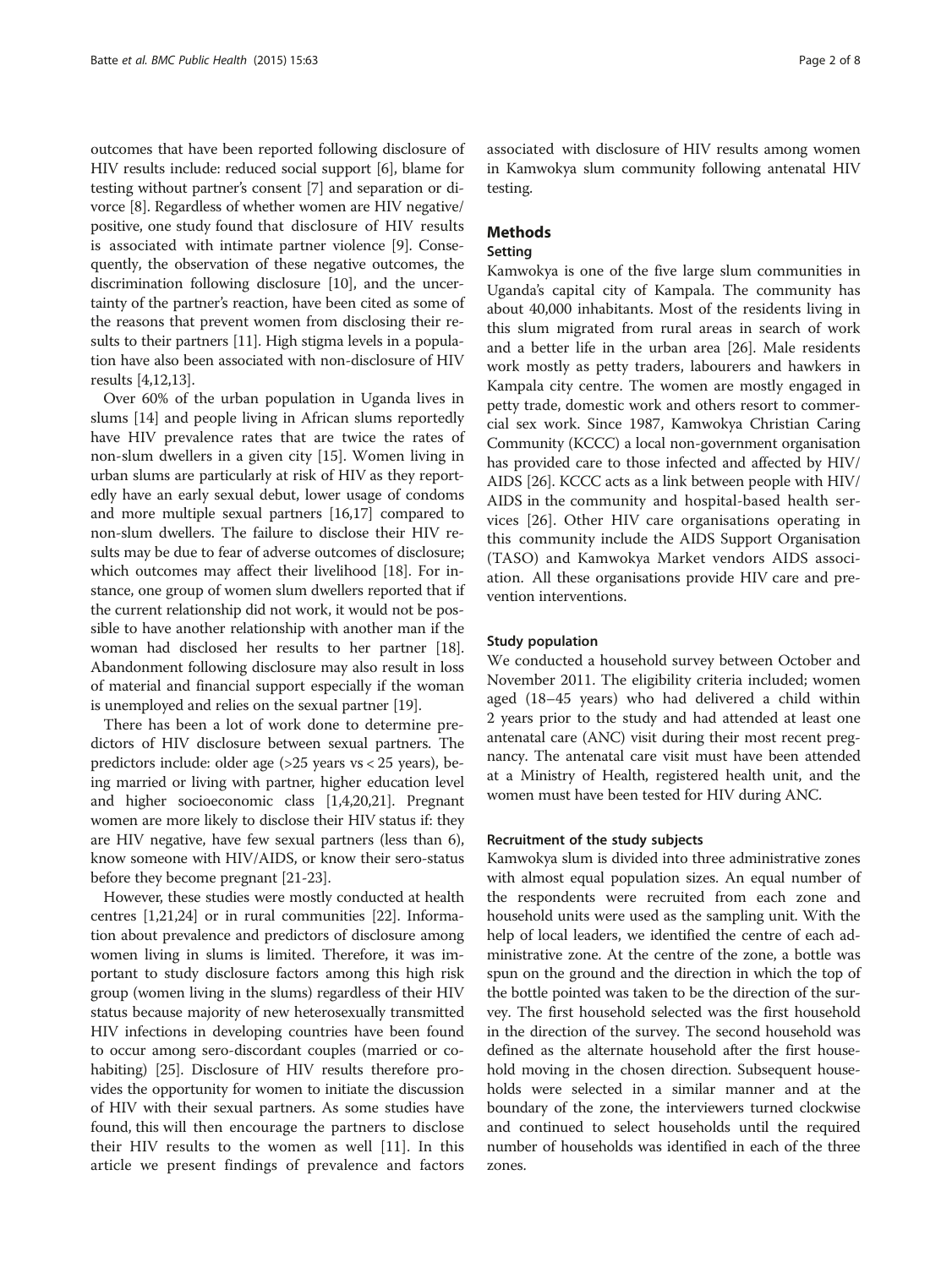If the woman in a selected household was not around at the time of the survey, the household was revisited the following day. If the woman was around on the following day, she was selected for the study if she met the selection criteria. If on the following day the woman was still not around, that household would be replaced by selection of another household using the procedure above.

Each research assistant had a copy of the Uganda Ministry of Health facilities inventory 2010 to cross check to ensure that the facility mentioned was a registered health facility (health centre II or of a higher level capacity).

Five hundred and sixteen (516) women were approached during the study. Of these, 501 (97.1%) consented to participate in the study; 15 women (2.9%) declined to participate because they did not have time to spare for the study. Among those who consented to participate in the study, 49 women had not delivered a child during the two year period prior to the study, 14 women had not received antenatal care during the their most recent pregnancy, 25 women did not know or had forgotten the name of the health unit where they attended ANC, and five women did not test for HIV during antenatal care. These were all excluded from the study. Therefore 408 women were eligible for inclusion in the study.

#### Data collection

A standardised pre tested interviewer - administered questionnaire was used in data collection. The research assistants, both of whom had completed a Bachelors degree in Nursing, administered these questionnaires. They both underwent training on the research protocols. The data collection tools were translated into Luganda, the local language in the area. The research tools were pretested from another slum community in Kampala (Mulago Nsooba). All the information obtained was self-reported.

#### Measurement of variables

To assess disclosure, we asked each woman if she had discussed her HIV test results with her partner after testing for HIV during antenatal care. The term 'discussion' of HIV test results was used with the aim of assessing whether a physical conversation (verbal self-disclosure) on the HIV test results occurred among the spouses. This eliminated other forms of disclosure such as non-verbal disclosure signals and assumptions.

Independent variables obtained included social demographic characteristics (age, marital status and level of education), number of antenatal care visits, having received post HIV test counselling and whether the partner tested for HIV.

Stigma was assessed using validated questions by Berger et al. [[27\]](#page-7-0), and those recommended by the World Health Organisation [[27,28\]](#page-7-0). Four aspects of stigma were assessed, these were: the fear of transmission by casual

contact, perceived/internalised stigma, enacted stigma and attitude towards disclosure of HIV results.

To assess the fear of transmission of HIV, the three questions asked were: 1) whether children with HIV should be allowed to go to school, 2) whether the individuals would buy vegetables from vendors known to have HIV, and 3) whether they would take care of their relatives if they had HIV. To assess internalised stigma, participants were asked two questions; 1) whether people with HIV should be ashamed of themselves and 2) whether people with HIV be blamed for bringing the disease to the community. To assess enacted stigma, the women were asked two questions; 1) whether they knew people with HIV who were denied health care or participation in community affairs, and 2) whether they knew people with HIV who were abused because of their HIV status. To assess the attitudes towards disclosure of HIV results, women were asked one question 1) whether they would prefer that it should remain a secret if a family member had HIV. The responses were "yes", or "no", or "I don't know anyone with HIV/no opinion/not sure" for all the questions except for the questions that assessed internalised stigma for which responses were based on a 5 point likert scale. For the analysis, these responses were given a score to show the likelihood of stigma in the population based on the template scale by Bergen 2001. The three-point answers were given a score that ranged from one to two. The score was "one" if the response revealed less likelihood of stigma and "two" if the response revealed a higher likelihood of stigma. The ambiguous such as "no opinion or not sure" were scored as 1.5. Similarly questions with five-point responses were scored from one to five, with five being the responses with the most likelihood of stigma. The mean score for each type of stigma was obtained [[27](#page-7-0),[28](#page-7-0)].

#### Sample size

The sample size was estimated using Kish Leslie formula for descriptive studies [[29\]](#page-7-0). The actual disclosure rate in the community was unknown. Therefore in order to obtain the maximum sample size, we assumed a prevalence of women's disclosure of HIV test results in this community to be 50%. The sample size required, n, was generated as  $n = pqz^2/d^2$ , where p is the proportion of women who disclose their HIV results to sexual partners  $(p = 0.5)$ ; q = 1-p; z is 1.96 (for 5% alpha error); and d is precision which is 0.05. This gave a total of 384 women. We incorporated a non-response rate of 5% and this gave a total required study population of 405 women.

#### Data analysis

Data was analysed using SPSS version 16.0 (SPSS, Chicago, IL, USA) and StatsDirect version 2.8.0 to confirm the results, and summarised using descriptive statistics. The association between the dependant variable (disclosure of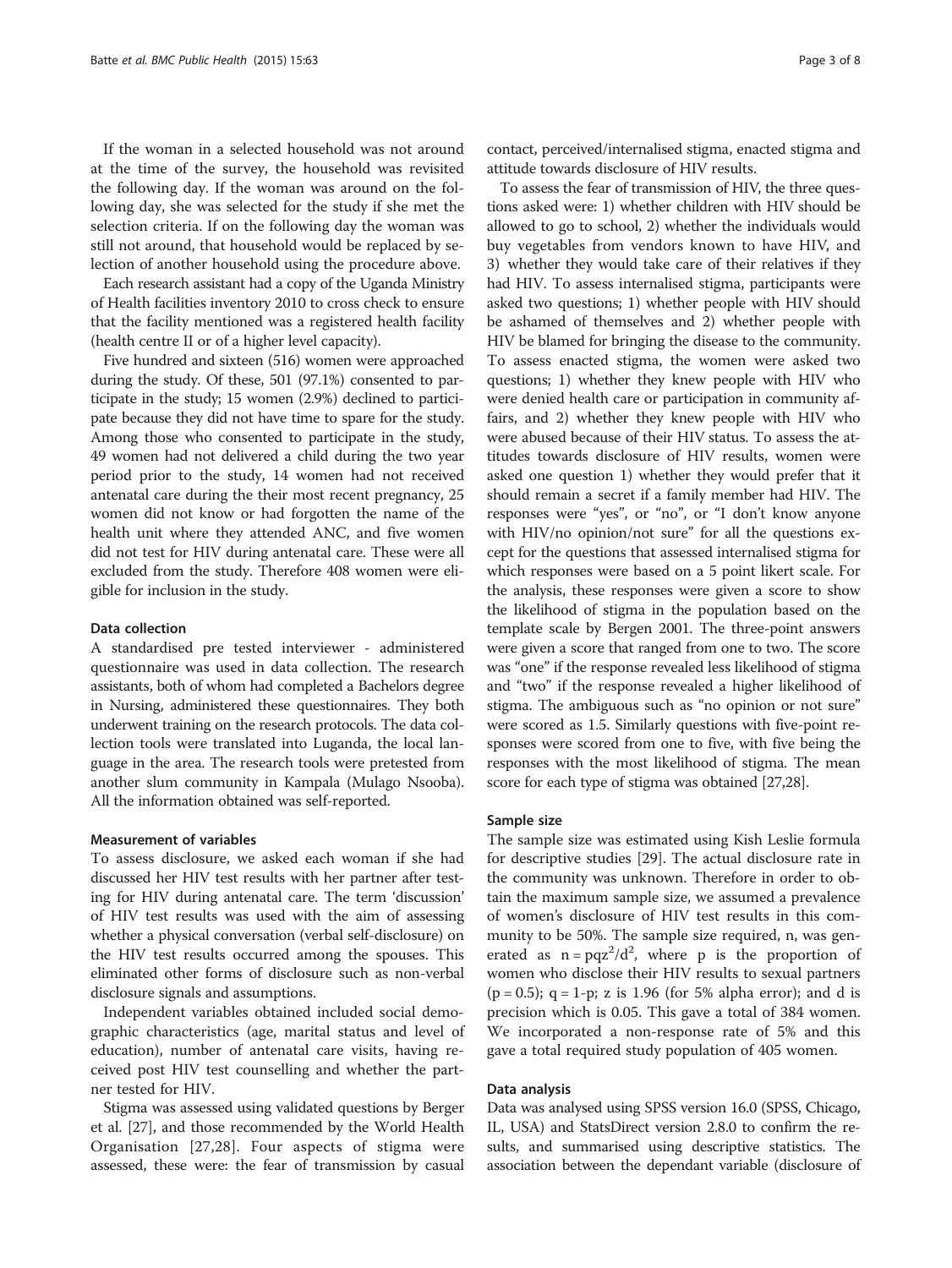HIV results to partner) and predictors was determined using bivariate analysis. The association was considered statistically significant if the p-value of the chi-square was less than 0.05. To adjust for confounding and therefore determine whether the factors were independently associated with the disclosure of HIV results, logistic regression was conducted. The plausible predictors with a statistically significant association at  $P \leq 0.05$  were entered in the logistic regression model using the rule of 10 events per variable [[30](#page-7-0)]. The forward and backward regression yielded similar results and the results from the forward regression were used.

#### Ethical consideration

The study was approved by the Makerere University School of Medicine Research and Ethics Committee and the Uganda National Council of Science and Technology (NCST). Verbal informed consent was obtained from all participants before recruitment into the study.

#### Results

#### Social demographic characteristics

The socio-demographic characteristics of the study participants are presented in Table 1. The mean age of the 408 women who participated in the study was 25.4 years (SD SD 4.94). Almost half of the women (49.5%) were below age 25 years; majority (88.4%) were Christian and had attained at least secondary level education and above (54.2%). Majority of these women (85.5%) were married/ cohabiting and about two thirds were not employed outside the home (65%).

#### Factors associated with disclosure of HIV test results

At bivariate analysis, the strongest association between the explanatory variable and the disclosure of a woman's HIV test result was when the sexual partner had also been tested for HIV at the time when the woman was tested (OR = 30.85, CI 8.76-189.52). Attending three or more ANC visits (OR = 4.89, 95% 2.49- 9.43) and receiving post-test HIV counselling  $(OR = 2.88, CI 1.14 - 6.81)$ were also significantly associated with disclosure of HIV status to the sexual partner. Furthermore, women who had attained secondary school education and above were more likely to disclose their results to their partners compared to those who had less or no education (OR 3.28, 95% CI: 1.81-6.10). Women who were married/cohabiting were more likely to disclose their HIV results to their partners than those who were never married/widowed/ separated/divorced (OR 8.15, 95% CI: 4.19-15.7). Employment status was not associated with disclosure of HIV results to the partner. These results are summarised in Table 1 & Table [2](#page-4-0).

#### Stigma levels and the association with disclosure of results to the sexual partner

The levels of stigma in this population were low and the total mean score for stigma in this population was 10.0. The mean stigma score for the women who disclosed their HIV results was 9.6 and for those who did not disclose their results, the score was 12.5 (results range from 8 to 18. Lower scores meant lower stigma levels).

With regard to whether there was an association between disclosure of HIV results and the specific aspects

|  |  |  |  |  | Table 1 Association between socio-demographic characteristics and disclosure of HIV status with the partner |  |  |  |  |  |  |  |
|--|--|--|--|--|-------------------------------------------------------------------------------------------------------------|--|--|--|--|--|--|--|
|--|--|--|--|--|-------------------------------------------------------------------------------------------------------------|--|--|--|--|--|--|--|

| <b>Characteristics</b>                   | Total n (%) | Disclosed n $(\%)$ (n = 342) | OR (95% CI)          | P value  |  |
|------------------------------------------|-------------|------------------------------|----------------------|----------|--|
| Age                                      |             |                              |                      |          |  |
| <25 years                                | 202 (49.5%) | 163 (80.7%)                  | $0.63$ $(0.35-1.11)$ | 0.1065   |  |
| $\geq$ 25 years                          | 206 (50.5%) | 179 (86.9%)                  |                      |          |  |
| Religion                                 |             |                              |                      |          |  |
| Christian                                | 361 (88.4%) | 300 (83.1%)                  |                      |          |  |
| Moslem                                   | 44 (10.8%)  | 39 (88.6%)                   |                      |          |  |
| Other                                    | $3(0.8\%)$  | 3 (100%)                     |                      |          |  |
| Level of education                       |             |                              |                      |          |  |
| Secondary and above                      | 221 (54.2%) | 201 (91%)                    | $3.28(1.81 - 6.10)$  | < 0.0001 |  |
| None/Primary                             | 187 (45.8%) | 141 (75.4%)                  |                      |          |  |
| <b>Marital status</b>                    |             |                              |                      |          |  |
| Married/cohabiting                       | 349 (85.5%) | 312 (89.4%)                  | 8.15 (4.19-15.7)     | < 0.0001 |  |
| Never married/Widowed/separated/divorced | 59 (14.5%)  | 30 (50.9%)                   |                      |          |  |
| Occupation                               |             |                              |                      |          |  |
| Gainfully employed                       | 143 (35%)   | 121 (84.6%)                  | $1.00(0.57-1.81)$    | 0.5534   |  |
| Not employed/Housewife/Student           | 265 (65%)   | 221 (83.4%)                  |                      |          |  |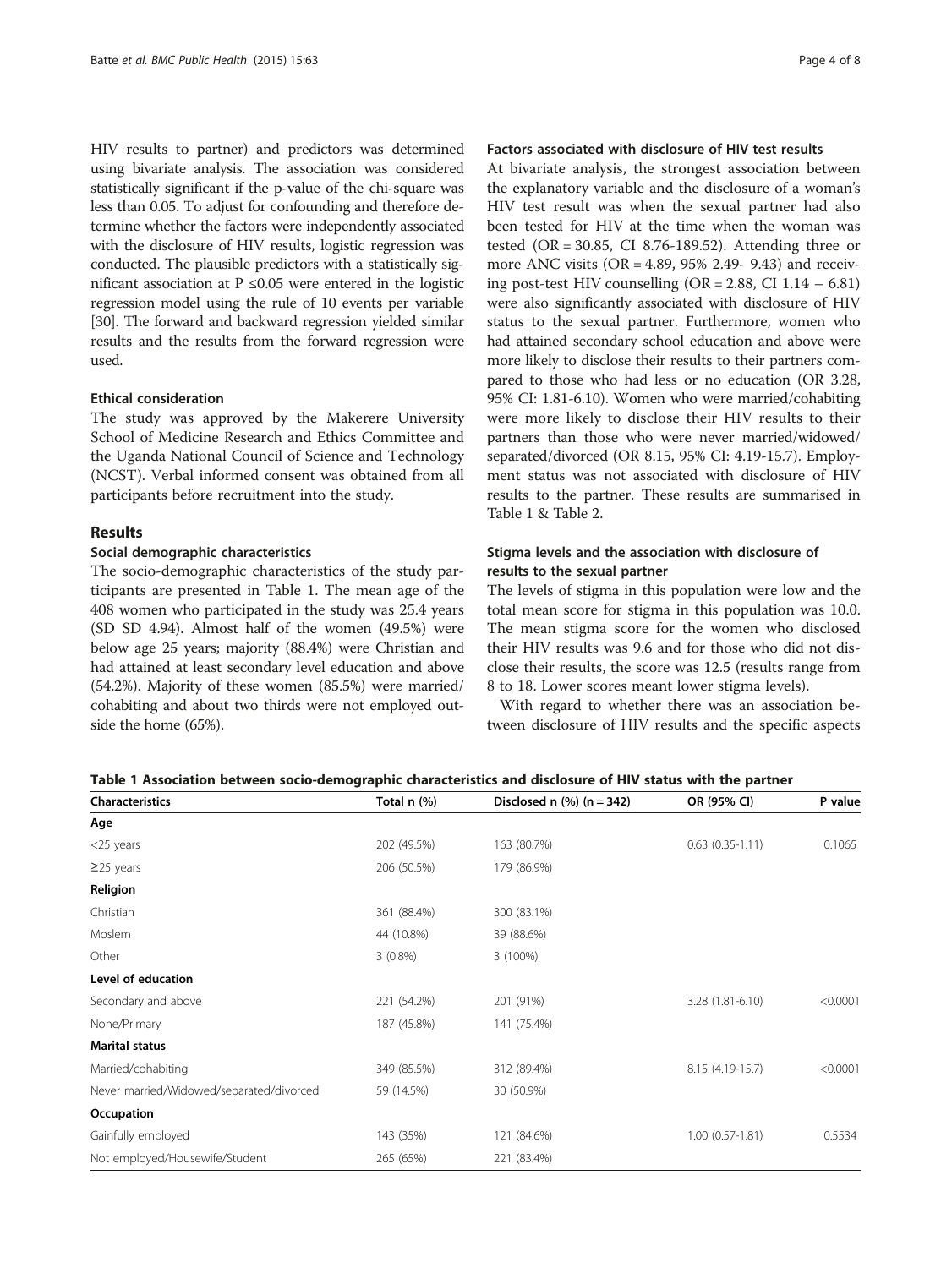| Total n (%)<br><b>Characteristics</b> |             | n (%) disclosed to partner | OR (95% CI)      | P value  |  |
|---------------------------------------|-------------|----------------------------|------------------|----------|--|
| Number of ANC visits                  |             |                            |                  |          |  |
| $\geq$ 3 visits                       | 347 (85%)   | 306 (88.2%)                | 5.18 (2.68-9.87) | < 0.0001 |  |
| $\leq$ visits                         | 61 (15%)    | 36 (59%)                   |                  |          |  |
| Received post-test counseling         |             |                            |                  |          |  |
| Yes                                   | 374 (91.7%) | 321 (85.8%)                | 3.75 (1.61-8.37) | 0.001    |  |
| <b>No</b>                             | 34 (8.3%)   | 21 (61.8%)                 |                  |          |  |
| Partner also tested for HIV           |             |                            |                  |          |  |
| Yes                                   | 174 (42.6%) | 172 (98.9%)                | 32.4 (9.2-198.7) | 0.0001   |  |
| <b>No</b>                             | 234 (57.4%) | 170 (72.7%)                |                  |          |  |

<span id="page-4-0"></span>Table 2 Predictors of disclosure of HIV test results by women

of stigma in this population – having either experienced or knowing someone who experienced enacted stigma, having internalised stigma or fear of transmission of HIV through casual contact- there was no difference in the mean scores between those who disclosed their HIV results to their partners and those who did not.

After logistic regression, education level, marital status, number of antenatal care visits and the preference not to disclose a family member's HIV status remained statistically significant correlates of disclosure of HIV test results by the women interviewed. Having a partner test for HIV remained a strong predictor of disclosure of HIV test results (OR = 24.86, CI 5.30 – 116.56). However, the association between disclosure of HIV test results and having received post-test HIV counselling was not statistically significant in the multivariate analysis. These results are summarised in Table 3.

#### Discussion

This study set out to determine the prevalence and the factors associated with disclosure of HIV results determined at ANC, in a sample of women living in the slums. In this study, 83.8% of women disclosed their HIV results to their partners. This rate of HIV serostatus disclosure is comparable to disclosure rates reported in developing countries (these range from 16.7% to 86%) [\[1](#page-6-0)]. However, the rate of HIV disclosure reported by this study is higher than that described in other studies in Uganda. King et al. [[31](#page-7-0)] reported 69% disclosure rate and Zalwango et al. [[32](#page-7-0)]

reported 72.6% disclosure rate [[31](#page-7-0),[32](#page-7-0)]. Our disclosure rate is also higher than rates described among HIV positive women testing during ANC in Kenya where disclosure rates were found to be 52% [\[20\]](#page-6-0). The higher disclosure rates may have been because of differences in study populations. The three studies mentioned above were conducted among a sample of people known to be HIV positive while our study included all women who were tested at ANC regardless of their HIV serostatus. As previously reported, people who are HIV negative are more likely to disclose their HIV results than those who are HIV positive [[19](#page-6-0)]. Therefore it may have been that our study sample comprised of a large percentage of women who were HIV negative. Our study limitation is that we were not able to differentiate between those who were HIV negative or positive.

Other factors previously associated with an increase in disclosure rates, and are found in this population include being married [[24\]](#page-6-0) and increasing time since testing (women included had been tested up to two years prior to the study) [[22\]](#page-6-0).

The percentage of women who disclosed their results shown by this study is encouraging. Women in the slums, as earlier mentioned, are at a greater risk of acquiring HIV than the general population and form a substantial percentage of the urban population in Uganda and other developing countries [\[14](#page-6-0)-[17](#page-6-0)]. Therefore we hope that higher rates of disclosure of HIV results among this population results in greater access to care and improved health seeking behaviour for their sexual partners.

Table 3 Logistic regression for predictors of disclosure of HIV test results

| Variable                                                       | Adjusted odd ratio | 95% CI          | $p - value$ |
|----------------------------------------------------------------|--------------------|-----------------|-------------|
| Level of education (above sec vs. below sec)                   | 2.66               | $1.34 - 5.30$   | $p = 0.005$ |
| Number of ANC visits ( $\geq$ 3 visits vs. $\leq$ 2            | 3.62               | $1.70 - 7.72$   | $p = 0.001$ |
| Marital status (Married/cohabiting vs. unmarried)              | 8.76               | $4.06 - 18.81$  | p < 0.001   |
| Received post-test HIV counseling                              | 2.07               | $0.75 - 5.71$   | $p = 0.163$ |
| Partner also tested for HIV                                    | 24.86              | $5.30 - 116.56$ | p < 0.001   |
| If a family member got HIV, I would want it to remain a secret | 1.61               | 1.003 - 2.58    | $p = 0.049$ |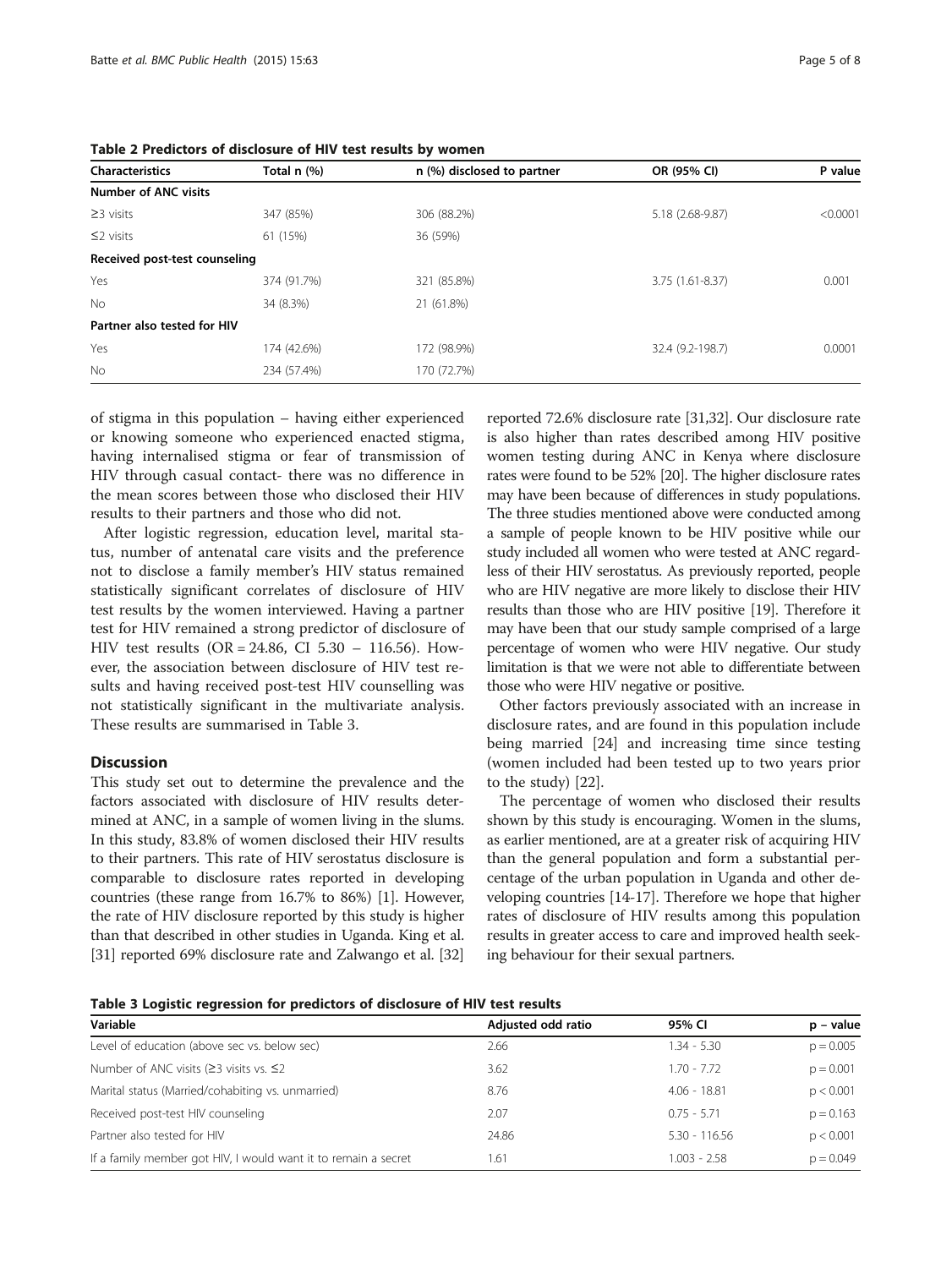These study results also provide an estimate of the impact of interventions by the health care system as a whole in this high risk community.

However these results may have over/under-estimated the rate of disclosure in this population as people may have provided answers that they deemed acceptable by society [\[10\]](#page-6-0). Our study limitation was the failure to verify from their sexual partners on whether they actually disclosed the HIV tests.

The factors associated with disclosure of HIV results in this study population - women who were interviewed irrespective of their HIV serostatus - were mostly similar to those reported by other studies which only included women who were HIV positive.

Partner testing was strongly associated with disclosure of HIV results. This pattern followed a similar trend among those who did not disclose their HIV results in this study. Of the 66 women who did not disclose their HIV results, only 2 (3%) had their partners tested for HIV. This association was also reported by other studies [[33\]](#page-7-0). The strong association observed between partner testing during ANC and disclosure of results may have been because women who test with their partners receive greater social support from them. Kizito et al. [[34](#page-7-0)] reported that while most men in Uganda are aware that they can test for HIV with their partners during ANC, only 1.8% of men opt to test compared to the 62.8% of women who test for HIV [\[34\]](#page-7-0). Greater support has been linked to increased likelihood of disclosure of HIV results [[35,36](#page-7-0)].

Disclosure of HIV results by women to their partners has been reported to be dependent on their partner's attitude toward HIV testing. If the partner is aware and involved when the woman is testing, then the woman is more likely to disclose her HIV results [[37\]](#page-7-0). Therefore, for the couples that were tested together during ANC, it may have been that they had the discussion to test for HIV prior to testing and they were both in favour of testing. Or it could mean that the women attended antenatal care with their partners and the couple was counselled together and the partner agreed to have the HIV test. This would therefore suggest that disclosure of results to partners should be viewed as a process that begins even before couple testing.

While our results indicate that couple testing is strongly associated with disclosure of HIV results, implementing couple testing has been difficult. The main hindrances have mostly been because the men were unwilling to test for HIV. The reasons being that the men who are asymptomatic do not see the need to test, and also because they view their marriages as being unstable or distrustful [[38](#page-7-0)]. This is a particularly important hurdle to consider for women living in slums who reportedly have multiple sexual partners [\[17\]](#page-6-0) and therefore unstable relationships.

Our study found that women who achieved higher education levels (secondary and above) were more likely to disclose their HIV results to their sexual partners. This finding has been found by other studies [\[1](#page-6-0)].

According to our study women who are married or cohabiting were more likely to disclose their HIV status. This is similar to results from other studies which also indicated that women who are married or cohabiting with their sexual partners are more likely to disclose their HIV status to the partners [\[4,20,21](#page-6-0)]. This may be because women who are married/cohabiting may have received greater support during the pregnancy from the partner than those who were not.

Increase in number of antenatal visits was associated with increased likelihood of disclosure of HIV results to partners. Possible reasons that may explain this are varied. Despite proximity to services, the urban poor such as women living in the slums, do not easily access required health services [[39](#page-7-0),[40](#page-7-0)] and do not complete the required number of ANC visits [\[39](#page-7-0)]. Therefore those that had more than 3 ANC visits probably had better health seeking behaviour, or had partner support to cover the transport costs so that they are able to attend antenatal care.

Stigma and fear of discrimination have been documented in a number of studies as factors that hinder disclosure [[4](#page-6-0),[12](#page-6-0),[13](#page-6-0)]. In our study, the level of stigma was low and there was no significant difference in the stigma scores observed among those who disclosed their HIV results and those who did not. Different areas in Uganda have showed varying degrees of stigma with some studies reporting reducing levels of stigma in some communities [[41,42\]](#page-7-0) while others reporting relatively high levels of stigma [[13](#page-6-0),[43](#page-7-0)].

The low level of stigma in our study could be attributed to the increased awareness of HIV care which has been created by the government of Uganda and non governmental organisations in this community [\[26,44\]](#page-7-0). The lack of association of stigma with disclosure of results may show that in this particular population, disclosure of results mostly depends on other factors associated such as partner testing and not stigma. However the results may also be due to social desirability bias as people may answer based on what they think is the right thing to say rather than the truth  $|10|$  $|10|$  $|10|$ .

Since disclosure is key in prevention of HIV and improving HIV care, this study has been able to shed some light concerning factors associated with disclosure of HIV results by women in the urban slums.

#### Study limitations

The results from this study should be interpreted with some caution for a number of reasons. Our study was carried out in only one of the 5 large slum communities in Uganda. However, we believe that results from this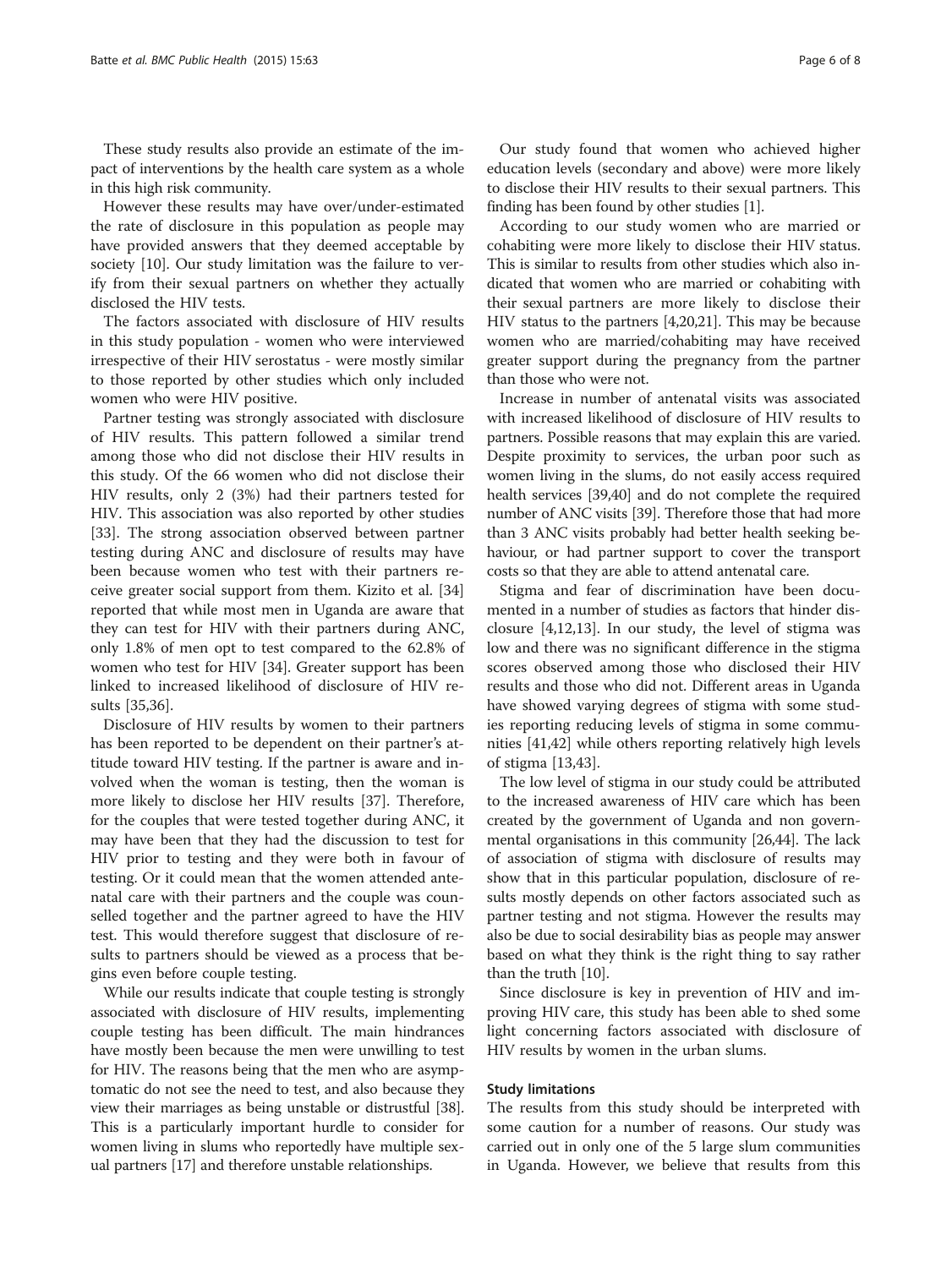<span id="page-6-0"></span>community would be relatively similar to other slums in Kampala and to some extent slums in sub-Saharan Africa. This is because slum communities have a number of shared social and economic dynamics.

The study design was cross-sectional and therefore the strength of the associations may be affected by confounders that were not estimated. The information was self-reported and there was no way of verifying what was reported as the system does not have the reports; therefore this may have led to over-estimation or underestimation of the results. There was potential for recall bias, however, only women who had delivered within the last two years were asked to participate so that they would remember over a shorter time period.

#### **Conclusions**

Our study showed a relatively high level of disclosure of HIV test results by women to their sexual partners. Factors associated with disclosure were partner testing, number of antenatal care visits, having attained a minimum of secondary school education and marital status. To improve the rate of disclosure among women, there is need for interventions that encourage couple testing for HIV at antenatal care and encourage good healthcare seeking behaviours among pregnant women.

#### Competing interests

The authors declare that they have no competing interest.

#### Authors' contributions

AB, ARK, CB and AC participated in conceptualisation, design, supervision of data collection, analysis, data interpretation and writing of the manuscript. SA participated in data collection, data interpretation and writing of the manuscript. BT participated in data analysis, data interpretation and writing of the manuscript. All authors read and approved the final manuscript.

#### Acknowledgements

The research team is grateful to the Swedish International Development Cooperation Agency (SIDA) for the financial support towards the study. The support offered by Prof James K Tumwine, Dr Freddie Bwanga and Mary Nakyewa. The Directorate of research & Graduate training; the coordinators of this grant program at Makerere University is acknowledged. We are also grateful to the support offered by all the staff of Child health and Development Centre, Makerere University, towards this research. Special gratitude goes to the Kamwokya community including the local leaders who participated in this study.

#### Author details

<sup>1</sup>Child Health and Development Centre, Makerere University College of Health Sciences, Kampala, Uganda. <sup>2</sup>Ndejje University, Kampala, Uganda.<br><sup>3</sup>University of Manchester, England UK. <sup>3</sup>University of Manchester, England, UK.

#### Received: 10 October 2014 Accepted: 15 January 2015 Published online: 31 January 2015

#### References

- Medley A, Garcia-Moreno C, McGill S, Maman S. Rates, barriers and outcomes of HIV serostatus disclosure among women in developing countries: implications for prevention of mother-to-child transmission programmes. Bull World Health Organ. 2004;82(4):299–307.
- 2. Atuyambe LM, Ssegujja E, Ssali S, Tumwine C, Nekesa N, Nannungi A, et al. HIV/AIDS status disclosure increases support, behavioural change and, HIV

prevention in the long term: a case for an Urban Clinic, Kampala, Uganda. BMC Health Serv Res. 2014;14:276.

- 3. Yonah G, Fredrick F, Leyna G. HIV serostatus disclosure among people living with HIV/AIDS in Mwanza, Tanzania. AIDS Res Ther. 2014;11(1):5.
- 4. Madiba S, Letsoalo R. HIV disclosure to partners and family among women enrolled in prevention of mother to child transmission of HIV program: implications for infant feeding in poor resourced communities in South Africa. Glob J Health Sci. 2013;5(4):1–13.
- 5. Joge US, Deo DS, Choudhari SG, Malkar VR, Ughade HM. "Human immunodeficiency virus serostatus disclosure-Rate, reactions, and discrimination": a cross-sectional study at a rural tertiary care hospital. Indian J Dermatol Venereol Leprol. 2013;79(1):135.
- 6. Wong LH, Rooyen HV, Modiba P, Richter L, Gray G, McIntyre JA, et al. Test and tell: correlates and consequences of testing and disclosure of HIV status in South Africa (HPTN 043 Project Accept). J Acquir Immune Defic Syndr. 2009;50(2):215–22.
- 7. Kassaye KD, Lingerh W, Dejene Y. Determinants and outcomes of disclosing HIV-sero positive status to sexual partners among women in Mettu and Gore towns, Illubabor Zone southwest Ethiopia. Ethiop J Health Dev. 2005;19(2):126–31.
- 8. Desgrées-du-Loû A, Brou H, Traore AT, Djohan G, Becquet R, Leroy V. From prenatal HIV testing of the mother to prevention of sexual HIV transmission within the couple. Soc Sci Med. 2009;69(6):892–9.
- 9. Shamu S, Zarowsky C, Shefer T, Temmerman M, Abrahams N. Intimate partner violence after disclosure of HIV test results among pregnant women in Harare, Zimbabwe. PLoS One. 2014;9(10):e109447.
- 10. Anglewicz P, Chintsanya J. Disclosure of HIV status between spouses in rural Malawi. AIDS Care. 2011;23(8):998–1005.
- 11. Deribe K, Woldemichael K, Wondafrash M, Haile A, Amberbir A. Disclosure experience and associated factors among HIV positive men and women clinical service users in southwest Ethiopia. BMC Public Health. 2008;8(1):81.
- 12. Seid M, Wasie B, Admassu M. Disclosure of HIV positive result to a sexual partner among adult clinical service users in Kemissie district, northeast Ethiopia. Afr J Reprod Health. 2012;16(1):97–104.
- 13. Tsai AC, Bangsberg DR, Kegeles SM, Katz IT, Haberer JE, Muzoora C, et al. Internalized stigma, social distance, and disclosure of HIV seropositivity in rural Uganda. Ann Behav Med. 2013;46(3):285–94.
- 14. The World Bank Group. Creating communities of slum dwellers in Uganda. 2013. [http://go.worldbank.org/TYVZFBN850.](http://go.worldbank.org/TYVZFBN850)
- 15. Thomas L, Vearey J, Mahlangu P. Making a difference to health in slums: an HIV and African perspective. Lancet. 2011;377(9777):1571–2.
- 16. Bajunirwe F, Muzoora M. Barriers to the implementation of programs for the prevention of mother-to-child transmission of HIV: a cross-sectional survey in rural and urban Uganda. AIDS Res Ther. 2005;2(10):1–7.
- 17. Greif MJ, Dodoo FN, Jayaraman A. Urbanisation, poverty and sexual behaviour: the tale of five African cities. Urban Stud. 2011;48(5):947–57.
- 18. Ujiji OA, Ekström AM, Ilako F, Indalo D, Rubenson B. 'I will not let my HIV status stand in the way'. Decisions on motherhood among women on ART in a slum in Kenya-a qualitative study. BMC Womens Health. 2010;10(13):1–10.
- 19. Rujumba J, Neema S, Byamugisha R, Tylleskär T, Tumwine JK, Heggenhougen HK. "Telling my husband I have HIV is too heavy to come out of my mouth": pregnant women's disclosure experiences and support needs following antenatal HIV testing in eastern Uganda. J Int AIDS Soc. 2012;15(2):17429.
- 20. Roxby AC, Matemo D, Drake AL, Kinuthia J, John-Stewart GC, Ongecha-Owuor F, et al. Pregnant women and disclosure to sexual partners after testing HIV-1–seropositive during antenatal care. AIDS Patient Care STDS. 2013;27(1):33–7.
- 21. Brou H, Djohan G, Becquet R, Allou G, Ekouevi DK, Viho I, et al. When do HIV-infected women disclose their HIV status to their male partner and why? A study in a PMTCT programme, Abidjan. PLoS Med. 2007;4(12):e342.
- 22. Antelman G, Smith Fawzi MC, Kaaya S, Mbwambo J, Msamanga GI, Hunter DJ, et al. Predictors of HIV-1 serostatus disclosure: a prospective study among HIV-infected pregnant women in Dar es Salaam, Tanzania. AIDS. 2001;15(14):1865–74.
- 23. Kiula ES, Damian DJ, Msuya SE. Predictors of HIV serostatus disclosure to partners among HIV-positive pregnant women in Morogoro, Tanzania. BMC Public Health. 2013;13(1):433.
- 24. Akani CI, Erhabor O. Rate, pattern and barriers of HIV serostatus disclosure in a resource-limited setting in the Niger delta of Nigeria. Trop Doct. 2006;36(2):87–9.